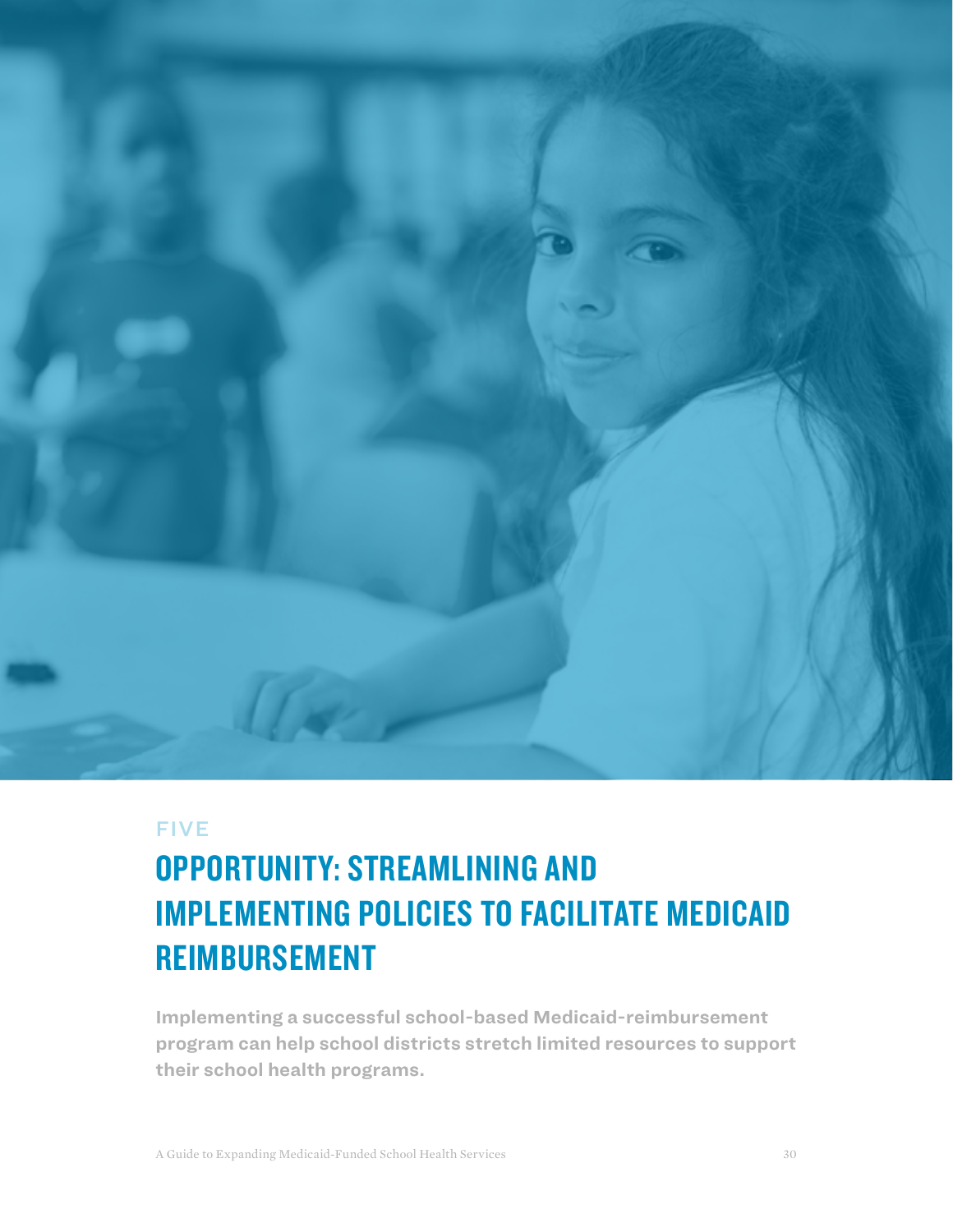Each state's school Medicaid program has different rules and guidance. Understanding the policies in place in your state is critical to expanding and streamlining Medicaid reimbursement.

#### **Direct and Administrative Services**

School districts, or local educational agencies (LEAs), can bill Medicaid for direct services—eligible health services provided by Medicaid-qualified providers to Medicaid-enrolled students—if the following conditions are met<sup>12</sup>:

- · The child receiving the service is enrolled in Medicaid.
- · The services are medically necessary.
- · The services are covered in the state Medicaid plan or authorized by the federal Medicaid statute.
- · The LEA is authorized by the state as a qualified Medicaid provider.

These conditions previously applied only to the services listed in a child's Individualized Education Program (IEP) or Individualized Family Service Plan (IFSP), but now states have the option to bill for other services that meet this set of criteria.<sup>13</sup>

Schools can also bill for certain administrative services. These are typically either outreach and enrollment services to families and children who are eligible for but not enrolled in Medicaid, or administrative activities that support the provision of Medicaid-eligible services—including care coordination, referrals and transportation for a child to receive a Medicaid-covered service.

# COMMON EXAMPLES OF DIRECT / ADMINISTRATIVE SERVICES

#### Direct

- · Physical Therapy
- · Occupational Therapy
- · School Psychology

#### Administrative

- · Counseling
- · Screening services
- · Nursing services

*<sup>12.</sup> Medicaid in the Schools, American Speech-Language-Hearing Association: [https://www.asha.org/Practice/reim](https://www.asha.org/Practice/reimbursement/medicaid/Medicaid-Toolkit-Schools/)[bursement/medicaid/Medicaid-Toolkit-Schools/](https://www.asha.org/Practice/reimbursement/medicaid/Medicaid-Toolkit-Schools/)*

*<sup>13.</sup> See Chapter 6 for more on opportunities for local educational agencies to bill for eligible services not included in students' IEPs/IFSP.*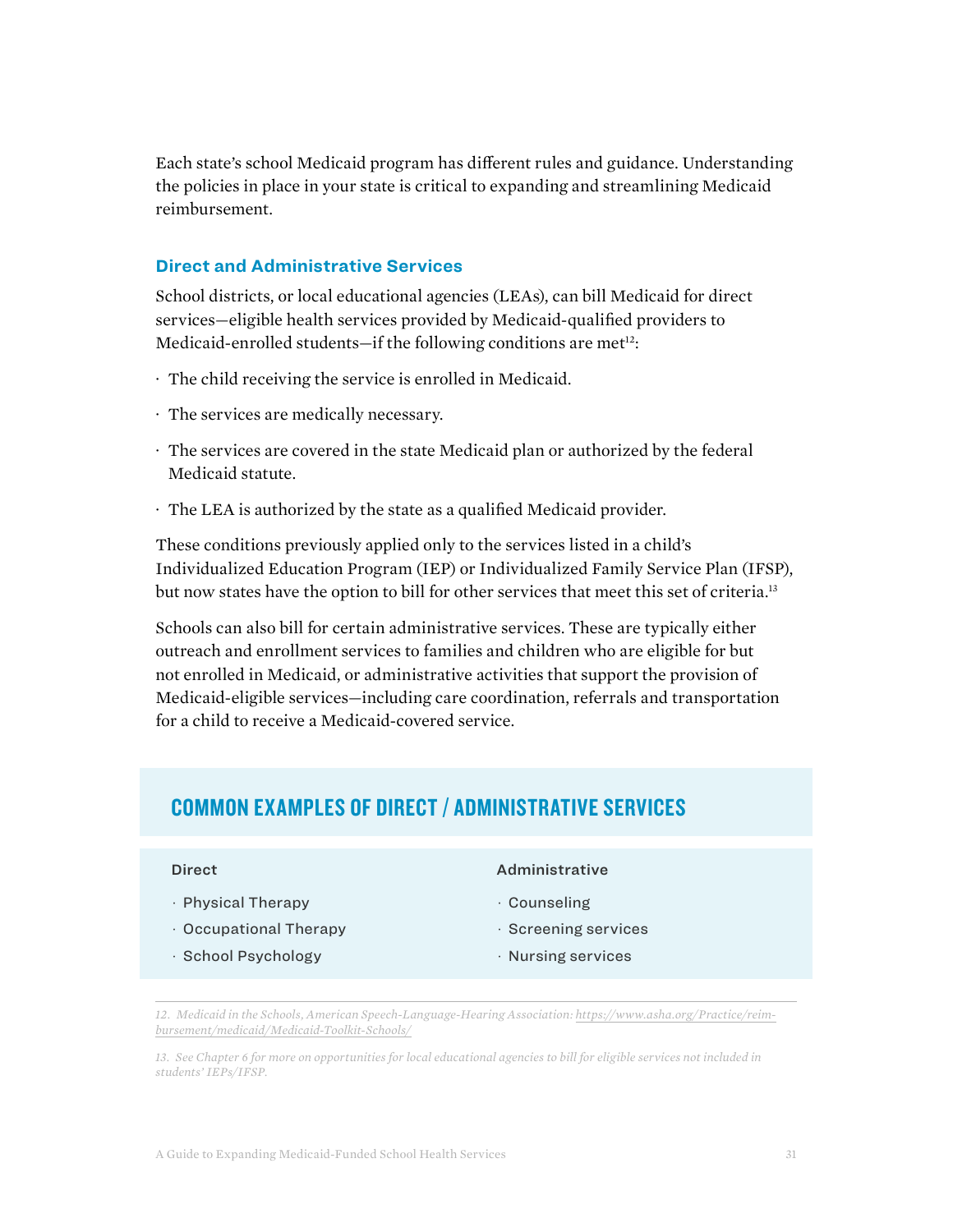- · Services for individuals with speech, hearing and language disorders
- · Rehabilitative services
- · Preventive care services
- · Outreach and enrollment
- · Care coordination
- · Coordination of transportation
- · Coordination of referrals

There are some exceptions. Notably, Medicaid does not cover services provided to a Medicaid-enrolled student if another program or entity is responsible for paying for those services (e.g., another health plan, or another federal or state program). This is known as third-party liability, and LEAs must seek reimbursement from other programs or entities before billing Medicaid.

# THIRD-PARTY LIABILITY

Under Medicaid law and regulations, Medicaid is generally the health payer of last resort. This means that Medicaid pays for healthcare only after a beneficiary's other healthcare resources have been exhausted. In general, private insurers do not recognize school districts as healthcare providers and therefore will not provide payment for their claims. If a private insurance company denies a school district's claim, it is expected to issue a statement denying coverage. This denial should then allow payment from Medicaid for the service.

However, since most private insurers do not recognize schools as health providers, not only will they not pay for the services administered, they also might not issue the appropriate denial form. As a result, school districts are left to absorb the cost of the Medicaid-covered health services they provide to students with dual health coverage.

It is important to note that the requirement to bill third-party payers only applies to Medicaid-enrolled students who also have a third-party insurer. Approximately 8.4 percent of children enrolled in Medicaid also have private health insurance and, as a result, the issue of third-party liability does not apply to the majority of children that receive coverage through Medicaid.

While the [December 2014 state Medicaid director letter](https://www.medicaid.gov/federal-policy-guidance/downloads/smd-medicaid-payment-for-services-provided-without-charge-free-care.pdf) also clarified that schools are not considered to be legally liable third parties, it specifically stated that schools are not exempt from the requirement to bill legally liable third-parties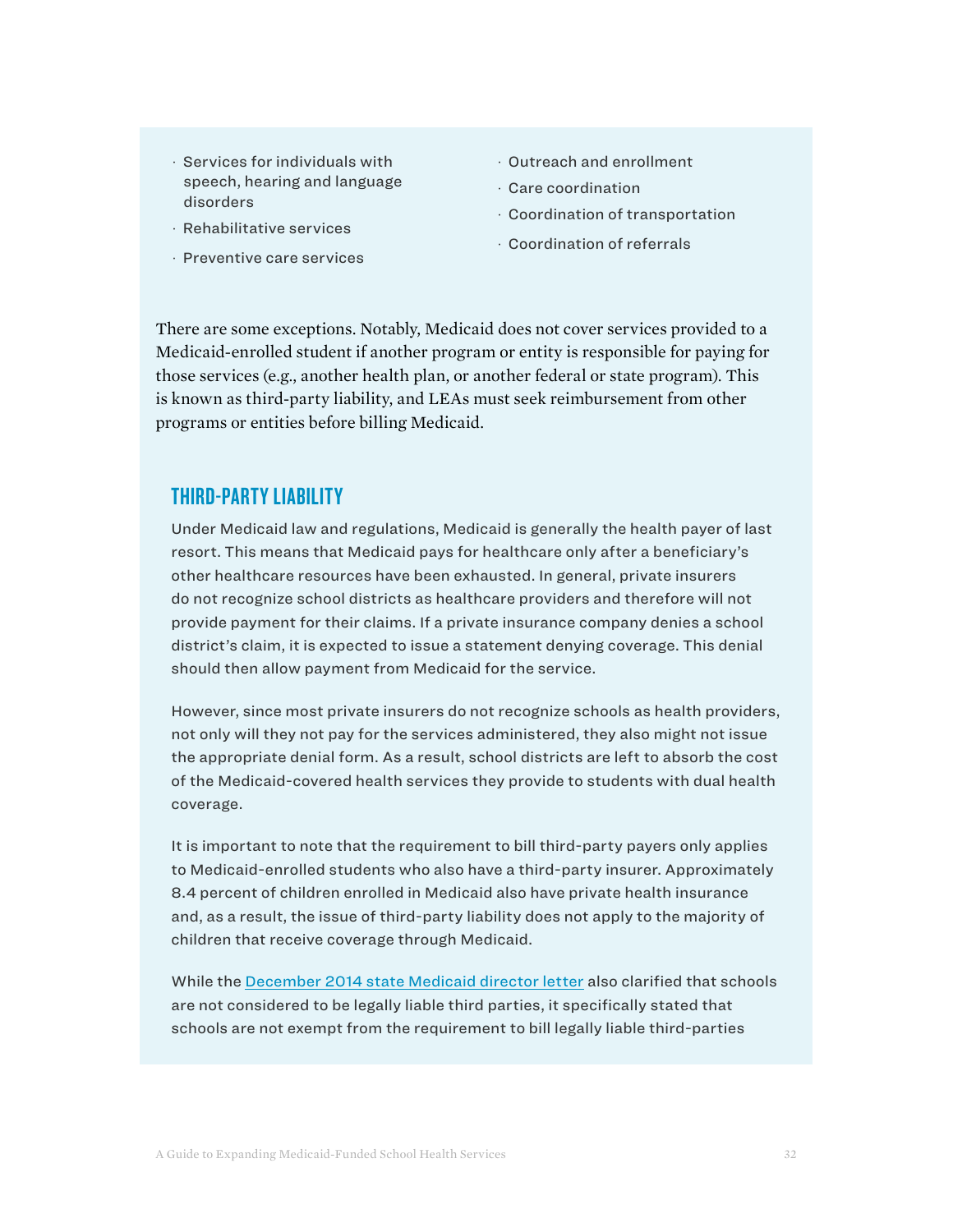prior to billing Medicaid for students with dual coverage. Additional guidance is needed from CMS regarding third-party liability requirements. However, these requirements should not serve as a barrier to billing for school health services delivered to students whose sole coverage is Medicaid.

State Medicaid agencies have taken a variety of approaches to comply with the third-party liability requirement as it relates to school-based services. It is important to understand the methodology and required documentation to satisfy the third-party liability requirement in your state. More information is available in the 2020 [CMS guide on the](https://www.medicaid.gov/medicaid/eligibility/downloads/cob-tpl-handbook.pdf) [Coordination of Benefits and Third-Party Liability in](https://www.medicaid.gov/medicaid/eligibility/downloads/tpl-cob/training-and-handbook.pdf)  Medicaid.

In practice, on any given day, school-based providers manage their caseloads, delivering the services that address their students' needs and help them learn. While attending to their day-to-day work, providers may not think about whether or not students are enrolled in Medicaid. But in order for the school district to bill Medicaid for those services, it must identify each service delivered to an eligible, Medicaidenrolled student.

#### **Designing and Implementing Reimbursement Policies**

State Medicaid departments put in place the rules and regulations that guide the school-based billing and reimbursement process in accordance with their state plan and in partnership with the Centers for Medicare & Medicaid Services (CMS). It is the state Medicaid department, often in coordination with the state education department, that offers guidance to LEAs on direct versus administrative services and if (and when) the state uses a cost settlement methodology rather than a traditional fee-for-service approach.

#### Cost Settlement and Random Moment in Time Study

Cost settlement methodology generates reimbursement for services based on both claim payments for services rendered (interim payments) and a settlement of the costs associated with the provision of services. One such method is a statistically valid process called the Random Moment in Time Study (RMTS), which can provide a sampling of time spent delivering eligible services provided in schools. CMS has increasingly been interested in the use of RMTS for school-based Medicaid programs, and many states are adopting this model.

RMTS consists of a statewide sample of providers delivering direct and administrative services to determine the percentage of time spent delivering services or conducting outreach and administrative activities associated with the school-based Medicaid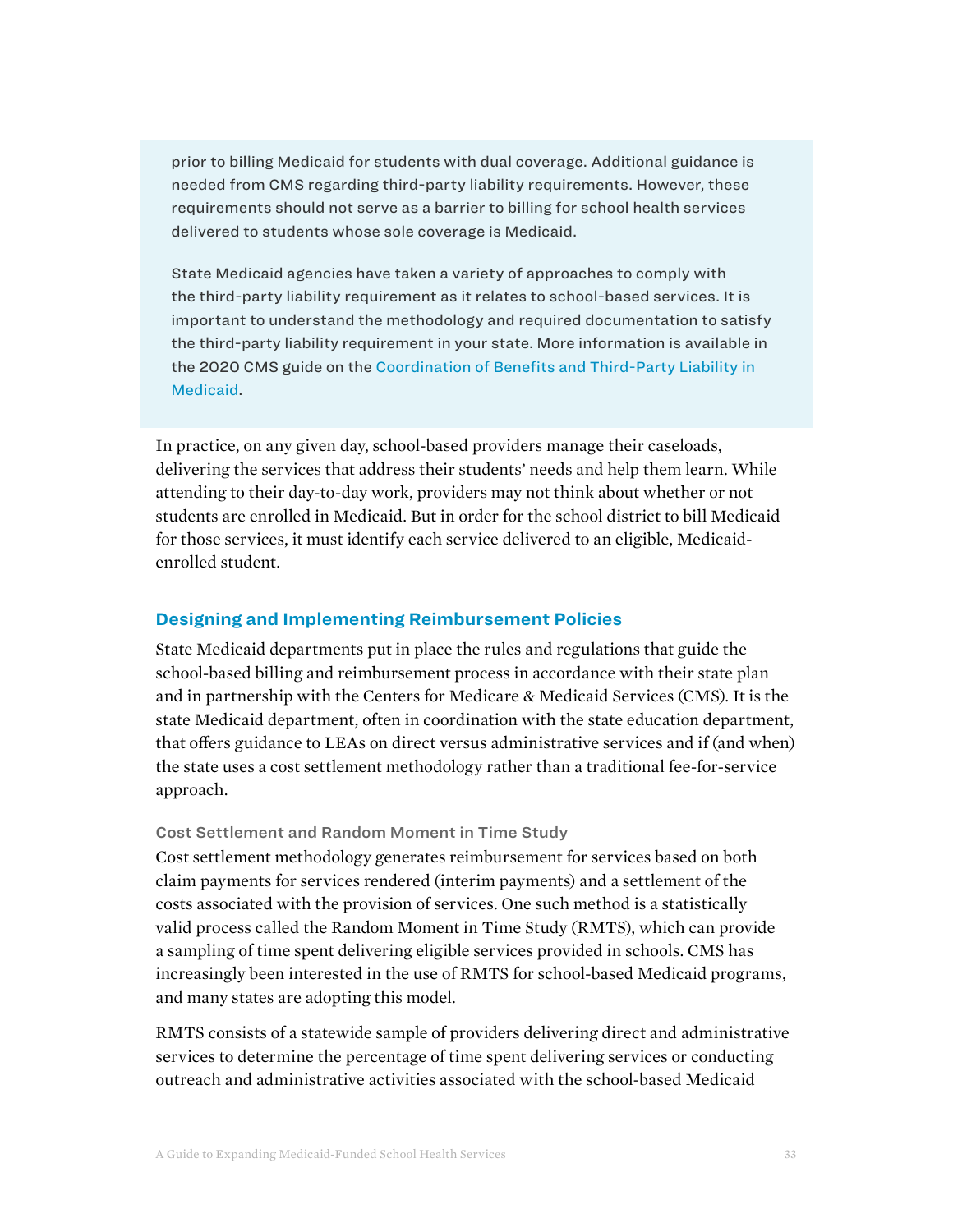program. Providers are asked to report how they spent their time at a specific moment in a day (e.g., Tuesday, March 1, at 12 p.m.). They do that by answering a series of questions related to the nature of the activity performed at the designated moment. These questions are used to determine whether the activity was Medicaid-eligible. Providers are grouped into "pools," in which like providers are sampled together to ensure the most accurate representation of their time is reflected in the statewide sample.

Samples are drawn quarterly and are designed to reflect the entire universe of moments in time when providers in schools may be present and engaged in a Medicaid-eligible activity. All time is accounted for, including non-Medicaid allowable time, using CMSapproved codes that are designed to create buckets to describe how time is spent.

At the end of the year, the state uses the data associated with time spent, the costs provided by LEAs and a record of the interim payments already received by the LEA to calculate a final settlement amount. An additional cost settlement to correct an over- or under-payment may be necessary between the LEA and the state.

The RMTS brings some unique challenges that states and LEAs must address:

- · Participation is crucial to the accuracy of the RMTS results. CMS requires a minimum of 85 percent of all moments sampled to be considered valid (i.e., completed by the appropriate staff, etc.). Failure to complete sampled moments could affect the time study results and reduce the amount of reimbursement available to those participating in the program.
- · When considering a state plan amendment (SPA) that may result in CMS requesting modifications to the RMTS methodology, one of the key questions that comes up is how much notice the state will give the LEA about when their designated moment is. LEAs prefer as much lead-time as possible in order to prepare providers and staff for the increased paperwork.
- · Similarly, the state will define the amount of time providers have to complete and submit their paperwork documenting what they were doing at the designated moment. Given that school-based providers spend the vast amount of their time with students, rather than in front of a computer, and that schools are closed on weekends and holidays, LEAs would like as many school days as possible in order to maximize provider participation.

Opportunities exist to streamline and implement policies that support the success of LEAs and school-based claiming. For example, designing state policy around RMTS notice and response time is a critical element. Providing training and support to LEAs and to providers is also critical. States can play a role by funding training and resources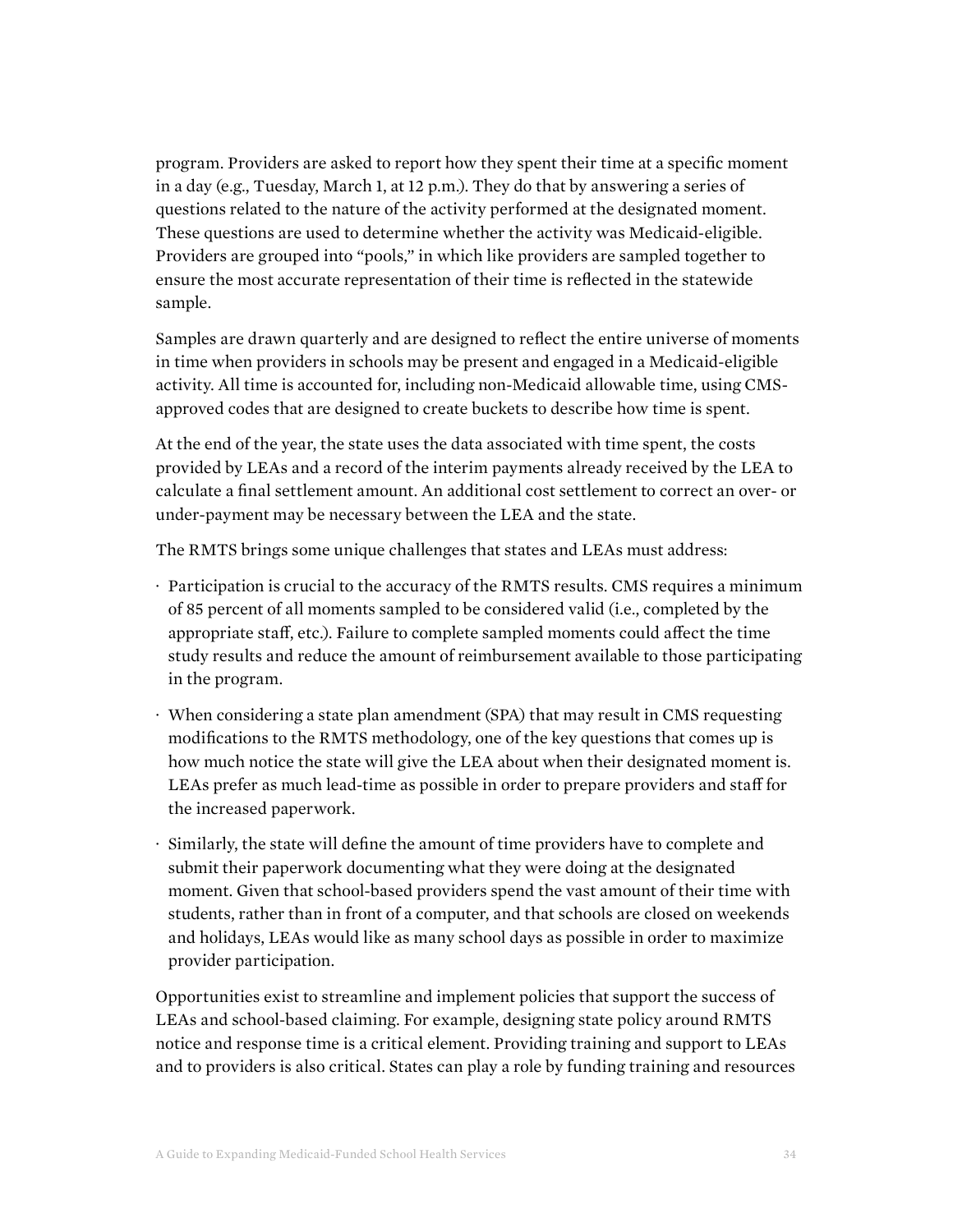for LEAs, provider trade groups, and others. Clear state guidance and claiming manuals are also important.

# ADAPTING MEDICAID BILLING DURING COVID-19

When school buildings closed in 2020 and health services started being delivered remotely, two issues quickly emerged. First, since the RMTS process requires a large pool of data to be statistically significant, schools worried they would not have enough "moments" in their samples. Second, it was not clear for which services school-based health professionals and administrators could bill.

Could services provided by telehealth be considered as "moments"? Could schools get an administrative match for new services like COVID surveillance? CMS responded to these concerns with concrete policy fixes. These were documented in school waivers and in FAQs from CMS to state Medicaid agencies and included the following clarifications:

- States would be allowed to waive certain cost settlement requirements and, for Q3 2020, to use Q2 data as the baseline.
- The waivers permitted states to use their Q2 2020 data from before the pandemic began for as long as the public health emergency continues in order to ensure consistency.
- CMS clarified that administrative staff still working during the pandemic may use their moments for the RMTS.
- CMS clarified that administrative staff not working as a result of the pandemic may mark their time as paid or unpaid.

States were encouraged to add language to their RMTS manuals and/or school guidance on Medicaid claiming, clarifying that the RMTS would not be conducted in case of a state of emergency that causes extended statewide school closures and impacts statistical validity. Instead, the average of the RMTS results from all previous statistically valid quarters during the same fiscal year should be applied to the quarter(s) occurring during the emergency. Multiple states updated their manuals to reflect this language.

For more information about how school health services were impacted by COVID-19, view [Providing Health Services During School Closures](https://healthyschoolscampaign.org/dev/wp-content/uploads/2021/03/Providing-Health-Services-During-School-Closures-March-2021.pdf).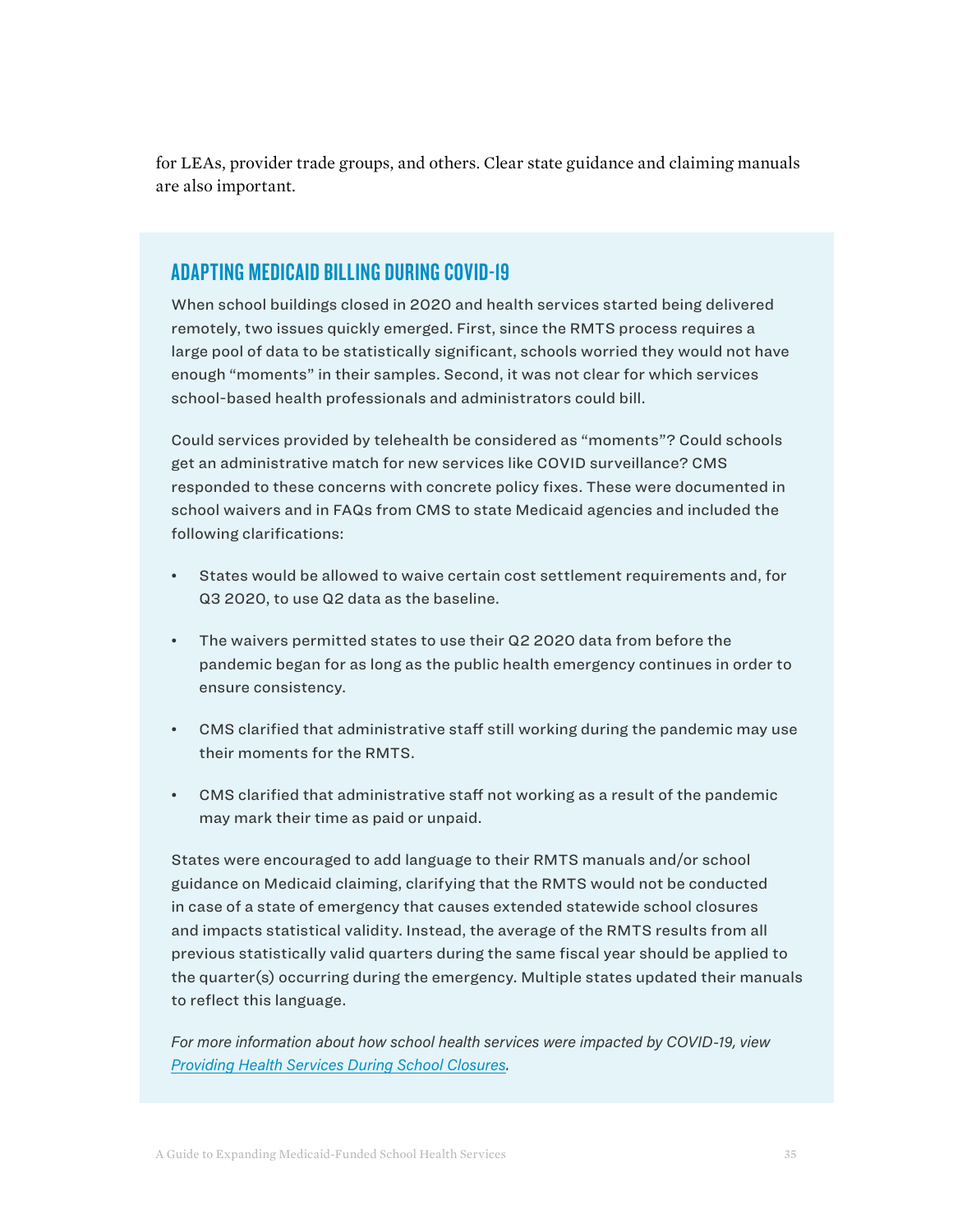## **Documentation of Medically Necessary Services**

School providers must document the delivery of Medicaid services as part of the reimbursement process. Just as any medical or behavioral health provider might do when billing their time to a health plan, they must note what services were delivered, the duration of the services and any notes as part of the health record. But for the purposes of Medicaid, school providers must also document that the services meet the state's definition of medically necessary.

It is commonly understood that Medicaid will reimburse for services that are outlined in a student's IEP. These services are legally required to be provided to the student under the Individuals with Disabilities in Education Act (IDEA). However, services in the IEP are not automatically considered medically necessary by Medicaid, and the IEP itself may not be considered sufficient to establish medical necessity for the purposes of Medicaid reimbursement. It may be necessary, therefore, to include additional medical documentation of medical necessity according to the state's rules.

This can be confusing for providers, so clear guidance from the state on the documentation required for medical necessity, who Medicaid recognizes as qualified to establish medical necessity and the appropriate processes to collect this documentation is critical to ensure appropriate compliance. Massachusetts recently revised many of its provider manuals and other documents to clearly describe this process. For example, the MassHealth School-Based Medicaid Program's [Top 5 Things Providers Need to](https://www.mass.gov/doc/top-5-things-providers-need-to-know-for-the-2020-2021-school-year-0/download)  [Know For the 2020-2021 School Year](https://www.mass.gov/doc/top-5-things-providers-need-to-know-for-the-2020-2021-school-year-0/download) includes clear language about medical necessity, service documents, diagnosis and more.

#### **Addressing Parental Consent**

In addition to documenting medical necessity, it is important to have a process to obtain parental consent. Parental consent (or student consent, if the student is age 18 or older) not only confers permission to provide diagnostic and treatment services within the school, but it is also required to bill the student's health insurance plan (including Medicaid) for the services provided. Therefore, **high rates of parental consent are critical to making school-based Medicaid billing work for sustainable funding.** The more parents who provide consent, the higher Medicaid reimbursement will be, since LEAs cannot bill Medicaid without consent to do so.

Parental consent also facilitates the sharing of information between healthcare providers and education agencies under state and federal privacy laws, including the Health Insurance Portability and Accountability Act (HIPAA) and the Family Educational Rights and Privacy Act (FERPA). (See Chapter 9 for more on these laws.)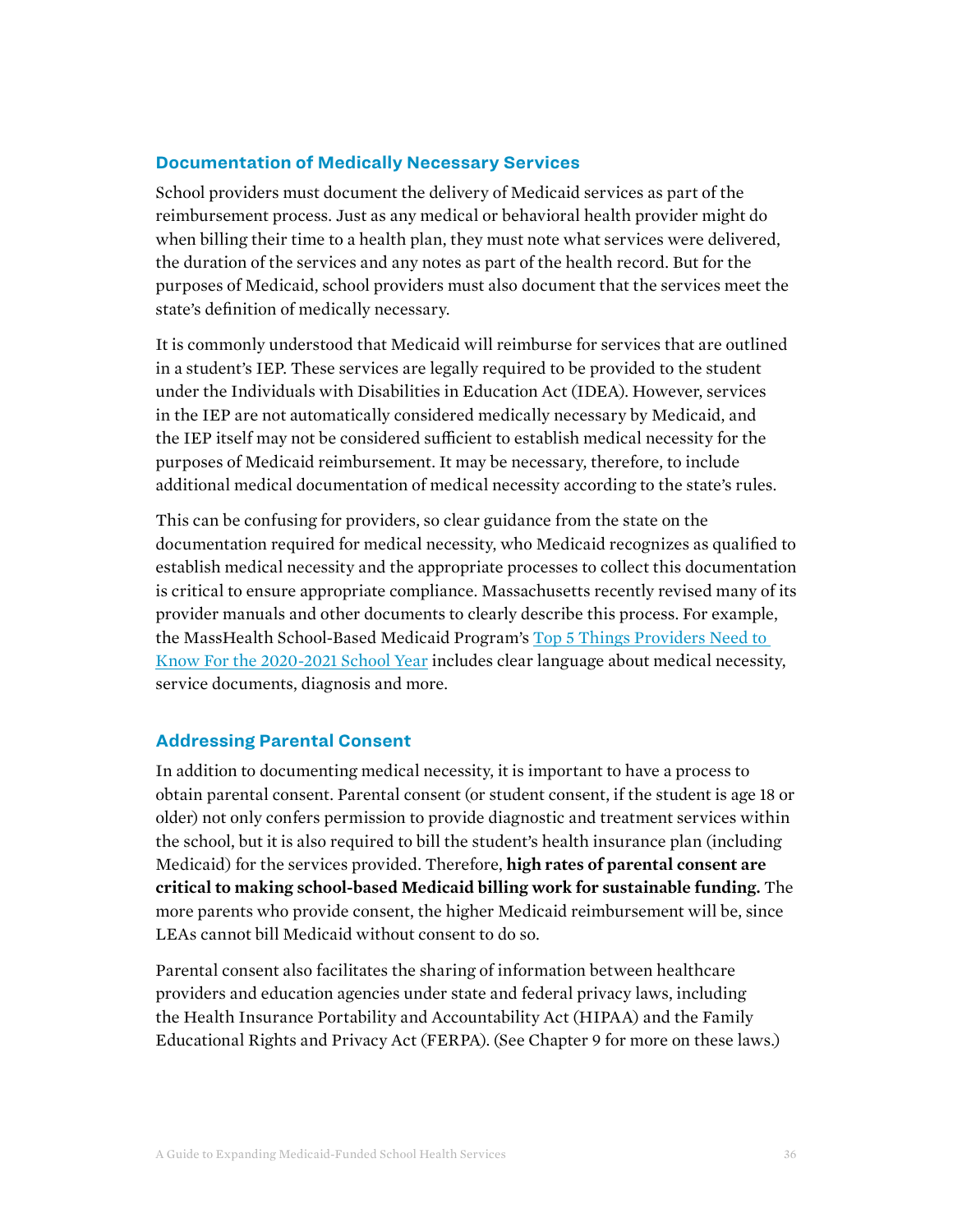Parental consent processes—and the implications for families and school reimbursement—vary by state. It is important to carefully consider state options and engage a range of stakeholders to ensure a robust parental consent process that works for all parties. Parent education can help clarify how participating in the consent process can affect the availability of a range of healthcare services inside and outside schools.

## PARENTAL CONSENT TO BILL MEDICAID FOR NON-IEP SERVICES IN CALIFORNIA

In 2005, the U.S. Department of Education instituted a requirement for written parental consent in order for districts to access Medicaid reimbursement and draw down eligible funds to address the needs of their special education population. Rule: 34 CFR 300.154 $(d)(2)(iv)$  requires school district officials to obtain signed parental consent before accessing Medicaid payments for the first time and annually thereafter.

The Office of Special Education and Rehabilitative Services (OSERS) issued a [letter to all State Directors of Special Education](https://sites.ed.gov/idea/files/idea/policy/speced/guid/idea/memosdcltrs/accmodelwrittennotification-6-11-13.pdf) in 2013 revising, but maintaining, requirements for districts to access reimbursement from the Centers for Medicare and Medicaid Services (CMS). (The process of obtaining a signed parental consent form prior to releasing health-related service information to a state's Medicaid agency is not required by CMS.)

However, this requirement is specific to school health services delivered under IDEA. States that have expanded their school Medicaid programs to include all medically necessary services can make the decision to not require parental consent to bill for non-IEP school health services. California has taken this approach; the state's Medicaid billing guidance for LEAs indicates the following:

"LEAs do not have to obtain parental consent to bill Medi-Cal before providing non-IEP/IFSP services to Medi-Cal eligible students, since this consent is provided during the Medi-Cal application process. However, students with services covered under IDEA (under an IEP/IFSP) do require parental consent, since IDEA created a statutory requirement to obtain parental permission before billing a Medicaid program (34 CFR 300.154)."

It is ultimately up to each state to decide how it wants to handle parental consent to bill Medicaid for non-IEP services.

The process for *obtaining* written parental consent was an issue during the COVID-19 pandemic when there were limited options for in-person meetings between parents and schools. The U.S. Department of Education issued a [Q&A](https://www2.ed.gov/policy/speced/guid/idea/memosdcltrs/qa-procedural-safeguards-idea-part-b-06-30-2020.pdf)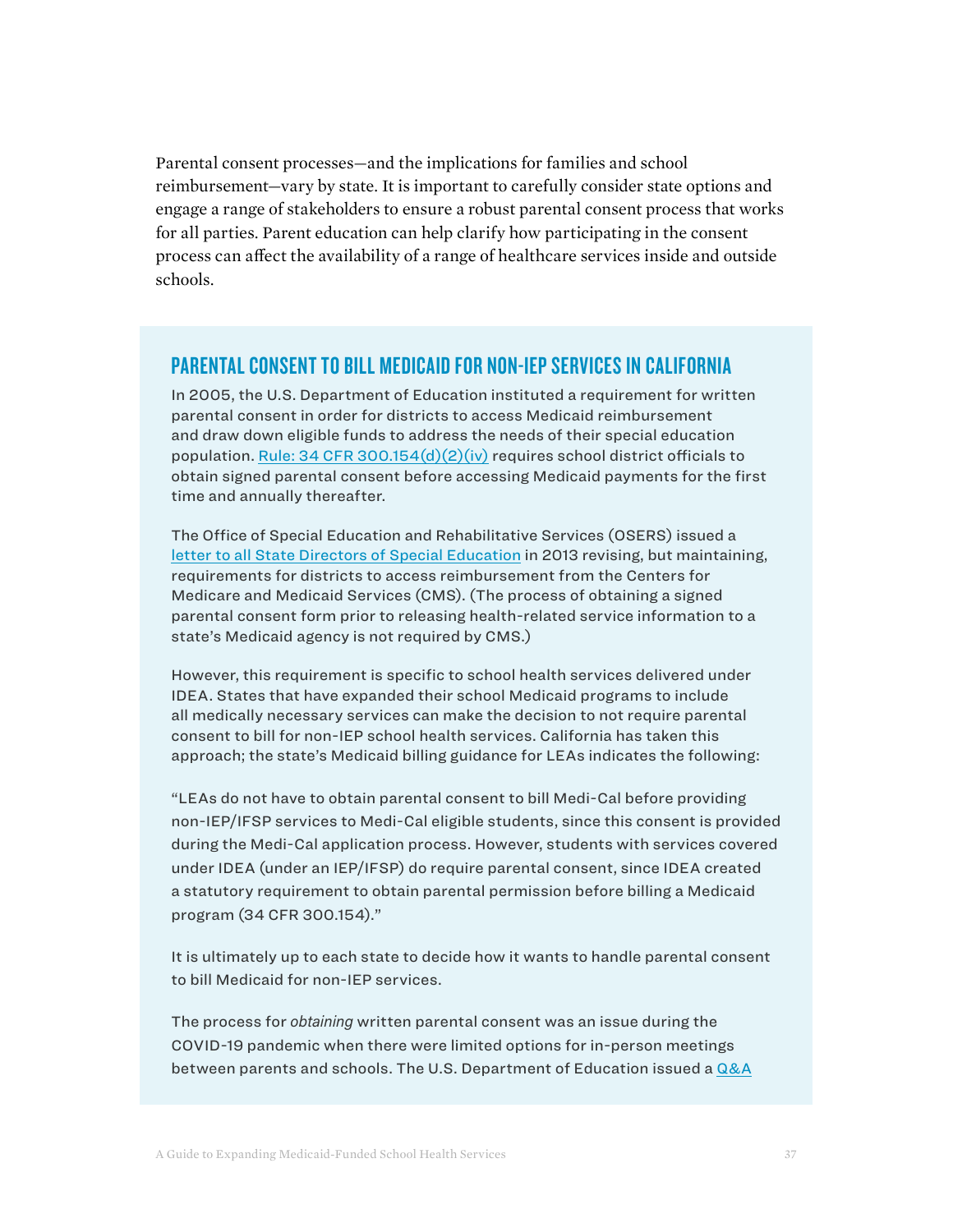document explaining that schools may obtain parental consent electronically for special education services and for Medicaid claiming during the pandemic.

This was a critical development, as parental consent is required before a school can deliver the service. This document did not impose additional requirements beyond those included in applicable law and regulations, but it did make clear that public agencies may accept an electronic or digital signature to indicate parental consent. This change may be desirable beyond the pandemic and facilitate greater parent participation.

# BEST PRACTICES FOR COLLECTING PARENTAL CONSENT: MASSACHUSETTS CASE **STUDY**

As part of the state's school-based Medicaid expansion, Massachusetts revamped its parental consent process, requiring all parents to submit new forms.

The state released extensive guidance to LEAs on how and why to collect parental consent forms—which are key to seeking sustainable Medicaid reimbursement and identified several best practices:

- · LEAs may use the new consent form at IEP or other health plan meetings. During the meeting, the LEA can ask if parents/guardians are willing to complete the form naming all children in the family.
- · LEAs may include the new consent form with other required information sent home with students pursuant to Title I, information about free and/or reduced lunch applications or other similar communication.
- · LEAs may include the form in annual "back to school" packets for families that are understood to have MassHealth (Medicaid), including any family that participates in the free lunch program.
- · LEAs may use Medicaid Eligibility Matching response file information made available to school districts to identify students who are enrolled in MassHealth.
- · LEAs may use the Provider Online Service Center (POSC) individual eligibility inquiry function to determine if a student is enrolled in MassHealth prior to obtaining parental consent.

The [Massachusetts Department of Education website](http://www.doe.mass.edu/sped/advisories/?section=admin) features the full parental consent guidance and FAQs that provide excellent information (the [administrative](http://www.doe.mass.edu/sped/advisories/13_1.html)  [advisory](http://www.doe.mass.edu/sped/advisories/13_1.html) is also posted). Translated versions of the parental consent form are available in Spanish, Haitian Creole, Chinese and Portuguese.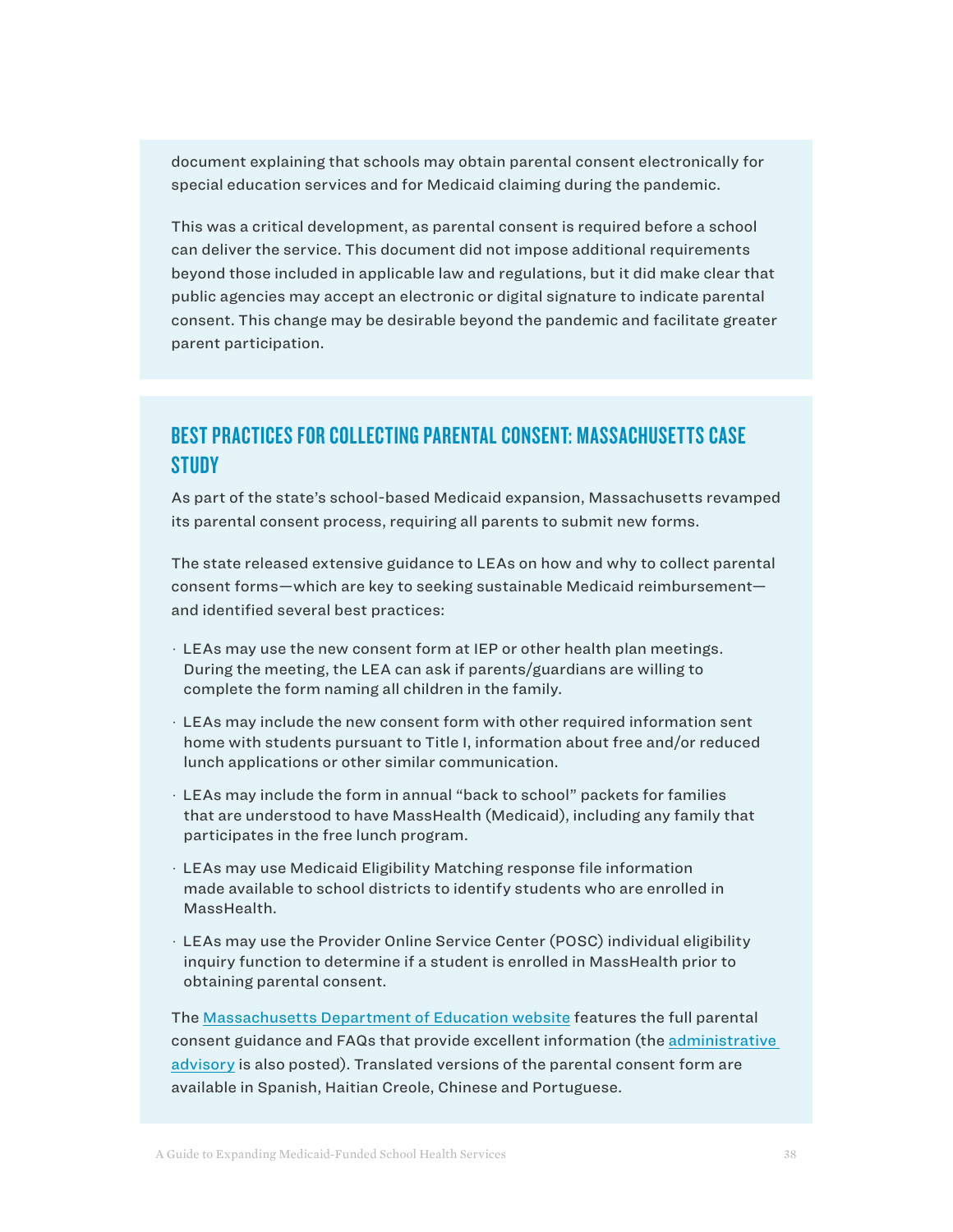## **Where to Go for More Information**

Today, there are school districts in every state that bill Medicaid for eligible services included in the IEPs of students enrolled in Medicaid. These districts provide important lessons and best practices—as well as ways to address barriers—for other LEAs.

For more information on the LEAs in your state that bill for Medicaid, contact your state Medicaid agency or education department. Information may also be available on [state websites. The California Department of Healthcare Services, for example, lists all](https://www.dhcs.ca.gov/provgovpart/pages/lea.aspx)  [the participating LEAs, and the Indiana Department of Education pro](https://www.in.gov/doe/files/2021_06-30-SFY21_FINAL-rev.pdf)[vides similar](https://www.doe.in.gov/sites/default/files/specialed/school-corp-medicaid-report-sfy-2019-final-draft.pdf)  information.

Your state's existing school Medicaid program infrastructure, including training, guidance and billing systems, provides an important foundation for expansion. There are specialists employed by LEAs who understand the intricacies of developing and implementing billing and reimbursement processes. It is not necessary to know every detail or understand every decision. What is important is a foundational understanding of how it works and how claiming for school-based services can lead to increased access to and funding for school health services.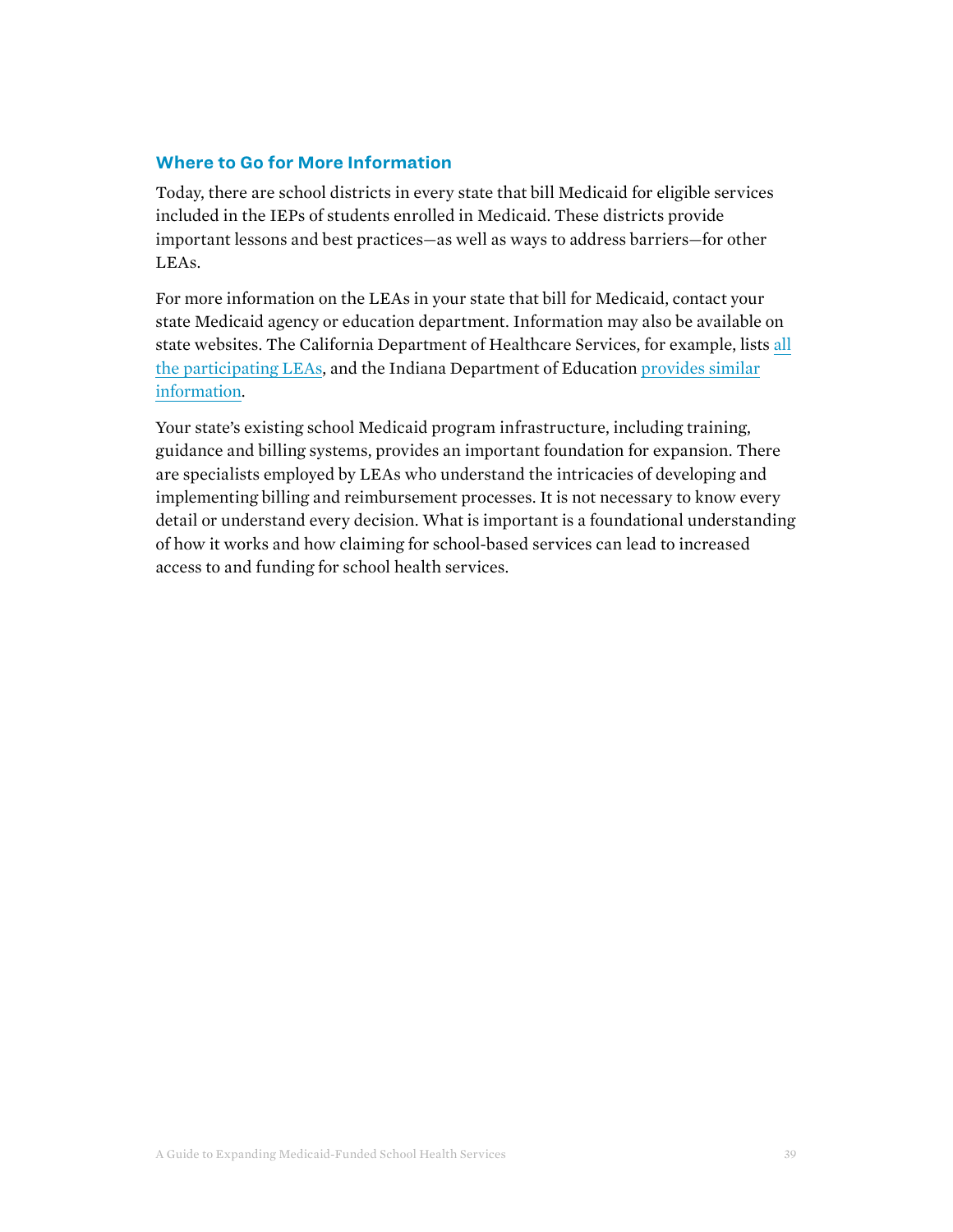# ROLE OF VENDORS IN ADMINISTERING SCHOOL-BASED MEDICAID

In order to participate in billing and claiming for school-based Medicaid, many states and school districts rely on vendors. This is a common practice in the healthcare industry: Many hospitals, clinics and providers use outside vendors to process their medical claims and reimbursements.

Vendors perform the administrative functions of collecting claims and administering billing methodologies and do the actual billing and reimbursement with the state Medicaid department. They offer valuable solutions to the complex functions of school-based Medicaid.

However, vendors can be expensive. Some districts find that using vendors helps them maximize reimbursement, and the investment yields greater reimbursement. Other school districts find that they are able to perform the same functions more efficiently with school-employed staff.

It is important to evaluate both options against the impact on costs and reimbursement. Decision factors may include the size of the district, the proportion of Medicaid-enrolled students, the volume of services provided, and the complexity of the state's billing and reimbursement systems.

Important opportunities exist at the state and LEA levels to clarify the claiming requirements for billing Medicaid, for educating LEAs and providers, and for making improvements that streamline the documentation and claiming process. State policy and guidance documents are critical for supporting this work.

CMS provides guidance to states through two guides: [a technical assistance guide](https://www.hhs.gov/guidance/document/medicaid-and-school-health-technical-assistance-guide) that provides an overview of Medicaid and school health and [an administrative claiming](https://www.cms.gov/Research-Statistics-Data-and-Systems/Computer-Data-and-Systems/MedicaidBudgetExpendSystem/Downloads/Schoolhealthsvcs.pdf) [guide](https://www.cms.gov/Research-Statistics-Data-and-Systems/Computer-Data-and-Systems/MedicaidBudgetExpendSystem/Downloads/Schoolhealthsvcs.pdf) that provides support to states on the school-based administrative claiming program. However, these guides were published in 1997 and 2003, respectively. While they remain the core al guidance on claiming, stakeholders continue to underscore the importance of publishing an updated guide that reflects the current Medicaid environment. Healthy Schools Campaign and AASA: The School Superintendents Association [submitted a letter](https://drive.google.com/file/d/1FzGpf6-R7jr1iHVwydYFNNvpJ-sSFdur/view?usp=sharing) to CMS in 2021 requesting updated guidance documents. Fifty national organizations signed on to the letter in support of this issue.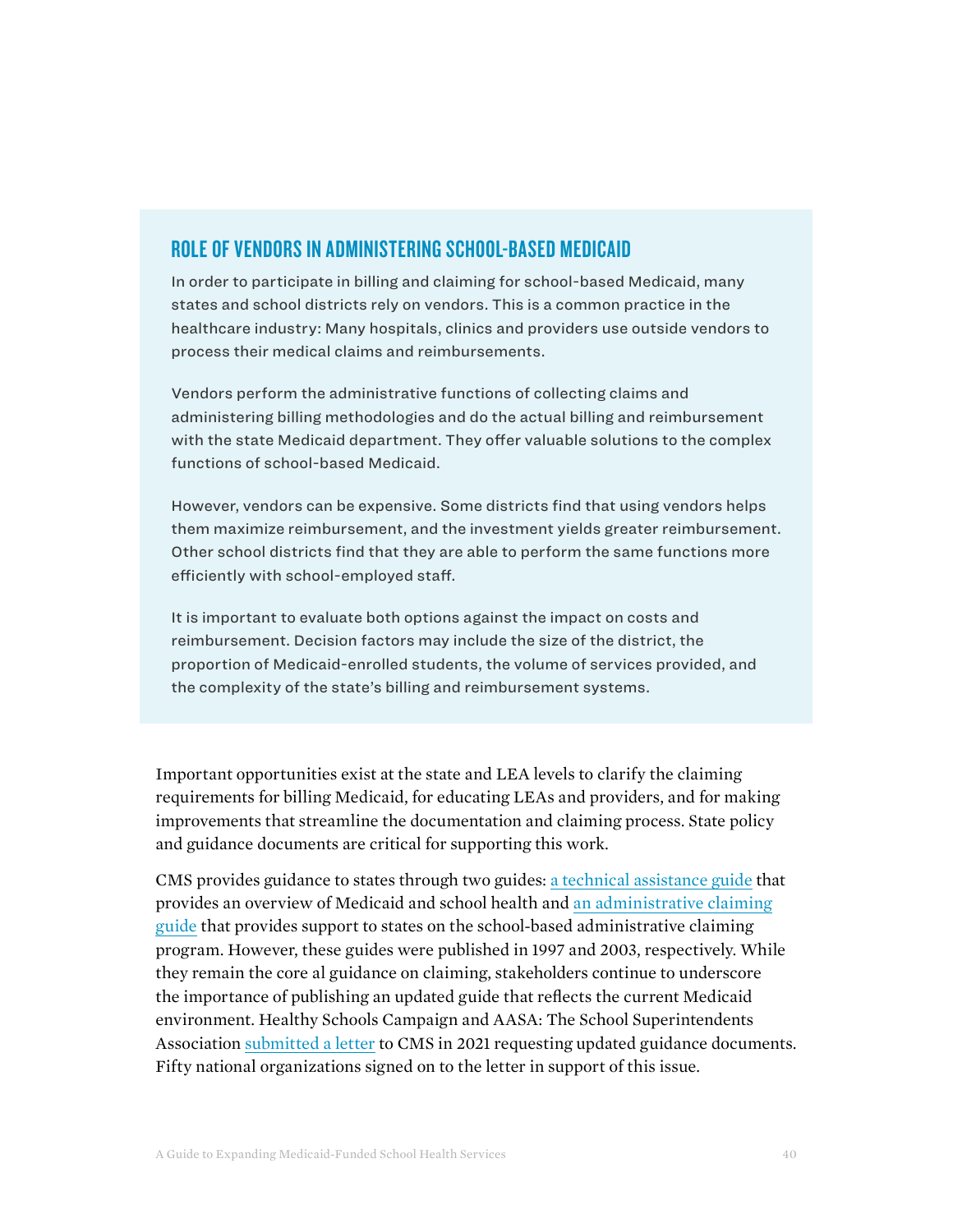## **Seizing the Opportunity**

The case for expanding Medicaid billing by LEAs is an easy one: The more services that the LEAs bill for, the higher the reimbursement. This can help LEAs stretch limited resources to support school-based health programs. But putting the pieces together to streamline billing is a complicated process and requires clear state guidance for LEAs, provider education and training, and the implementation of billing systems. Above all, it takes making a clear and compelling case that expanding reimbursement will help increase access to health services.

States and LEAs will both play a key role in developing and implementing the policies and procedures. It is important to talk to a range of stakeholders about their experiences. Here are some perspectives and questions to consider:

- · **I know that expanding Medicaid reimbursement will help LEAs stretch scarce resources for school health services.** *How can I make that case to stakeholders? Is there already a group of stakeholders talking about this—and is it the same people who are considering expanding the state's school Medicaid program? For LEAs that have implemented successful reimbursement programs, what messages did they find most useful?*
- · **In addition to documenting unmet student need, I want to compile data about how LEAs could use additional resources from reimbursement.** *Is there data available about how much revenue LEAs receive from school-based Medicaid reimbursement?*
- · **I want to understand what services LEAs are already billing for in the state.**  *What services are billable by my state? Are they direct or administrative services for the purposes of claiming?*
- · **I want to understand more about the nuts and bolts of what it means to administer the billing and reimbursement process in an LEA.** *Who in my LEA works on billing and reimbursement?*
- · **I want to reach students who may be eligible for health insurance who aren't already covered.** *What outreach and enrollment services could a school deliver for which there would be an administrative match?*
- · **I'm at the state level and want to support LEAs.** *What are the key obstacles facing LEAs in their claiming? Is it a lack of resources? The need for more funding for provider education and compliance? Are the state claiming processes too complicated and, if so, would additional guidance or training help?*